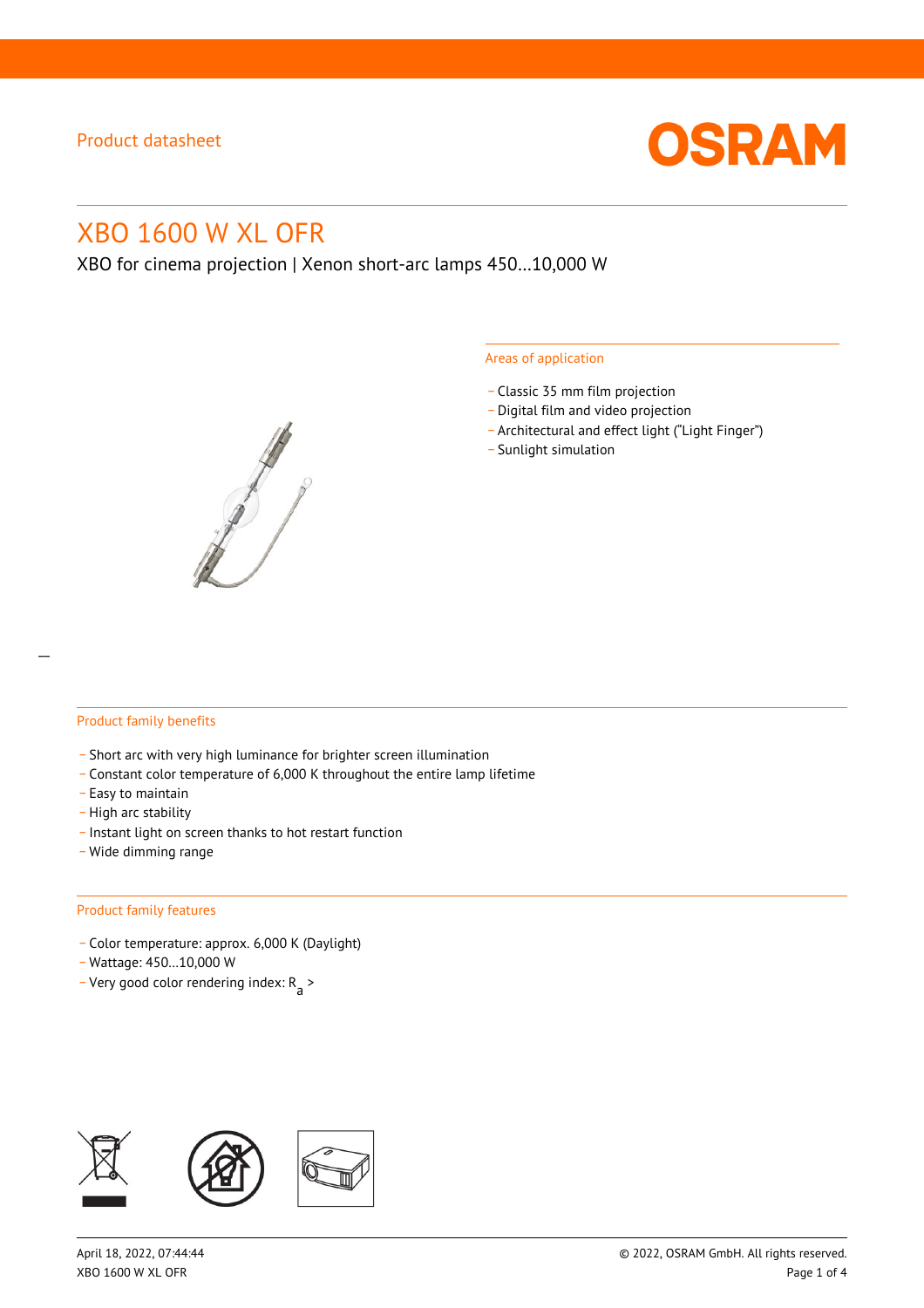### Technical data

## **Electrical data**

| <b>Nominal current</b> | 65 A      |
|------------------------|-----------|
| Current control range  | 4575A     |
| Nominal wattage        | 1600.00 W |
| Nominal voltage        | 24.0 V    |

# **Dimensions & weight**



| <b>Diameter</b>                             | 52.0 mm         |
|---------------------------------------------|-----------------|
| Length                                      | 370.0 mm        |
| Length with base excl. base pins/connection | 322.00 mm       |
| Light center length (LCL)                   | 143.0 mm $^{1}$ |
| Cable/wire length, input side               | -               |
| Electrode gap cold                          | $4.8$ mm        |
| <b>Product weight</b>                       | 418.00 g        |

1) Distance from end of base to tip of electrode (cold)

### **Temperatures & operating conditions**

| Max. permitted ambient temp. pinch point | 230 °C |
|------------------------------------------|--------|
|                                          |        |

### **Lifespan**

| Lifespan | 3500h |
|----------|-------|

#### **Additional product data**

| Base anode (standard designation)   | SFaX27-10 |
|-------------------------------------|-----------|
| Base cathode (standard designation) | SFa27-12  |

# **Capabilities**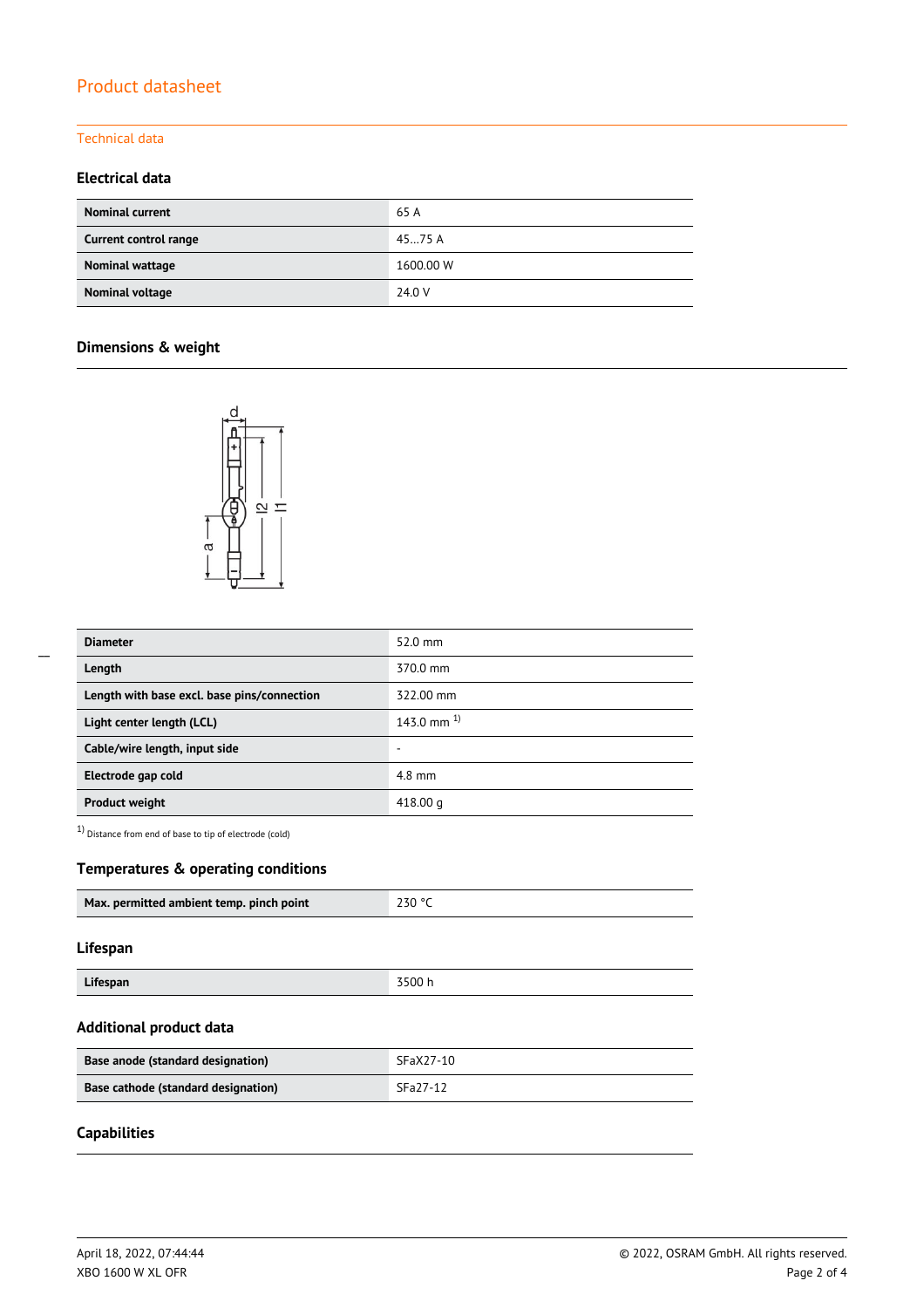| Cooling                 | Forced    |
|-------------------------|-----------|
| <b>Burning position</b> | Other $1$ |

1) Anode on top

# **Environmental information**

| Information according Art. 33 of EU Regulation (EC) 1907/2006 (REACh) |                                                                                                      |  |  |  |
|-----------------------------------------------------------------------|------------------------------------------------------------------------------------------------------|--|--|--|
| Date of Declaration                                                   | 11-04-2022                                                                                           |  |  |  |
| <b>Primary Article Identifier</b>                                     | 4008321299918   4062172031714                                                                        |  |  |  |
| Candidate List Substance 1                                            | Lead                                                                                                 |  |  |  |
| CAS No. of substance 1                                                | 7439-92-1                                                                                            |  |  |  |
| <b>Safe Use Instruction</b>                                           | The identification of the Candidate List substance is<br>sufficient to allow safe use of the article |  |  |  |
| Declaration No. in SCIP database                                      | C83DCC90-6023-4924-B0D8-B34998DAA554                                                                 |  |  |  |